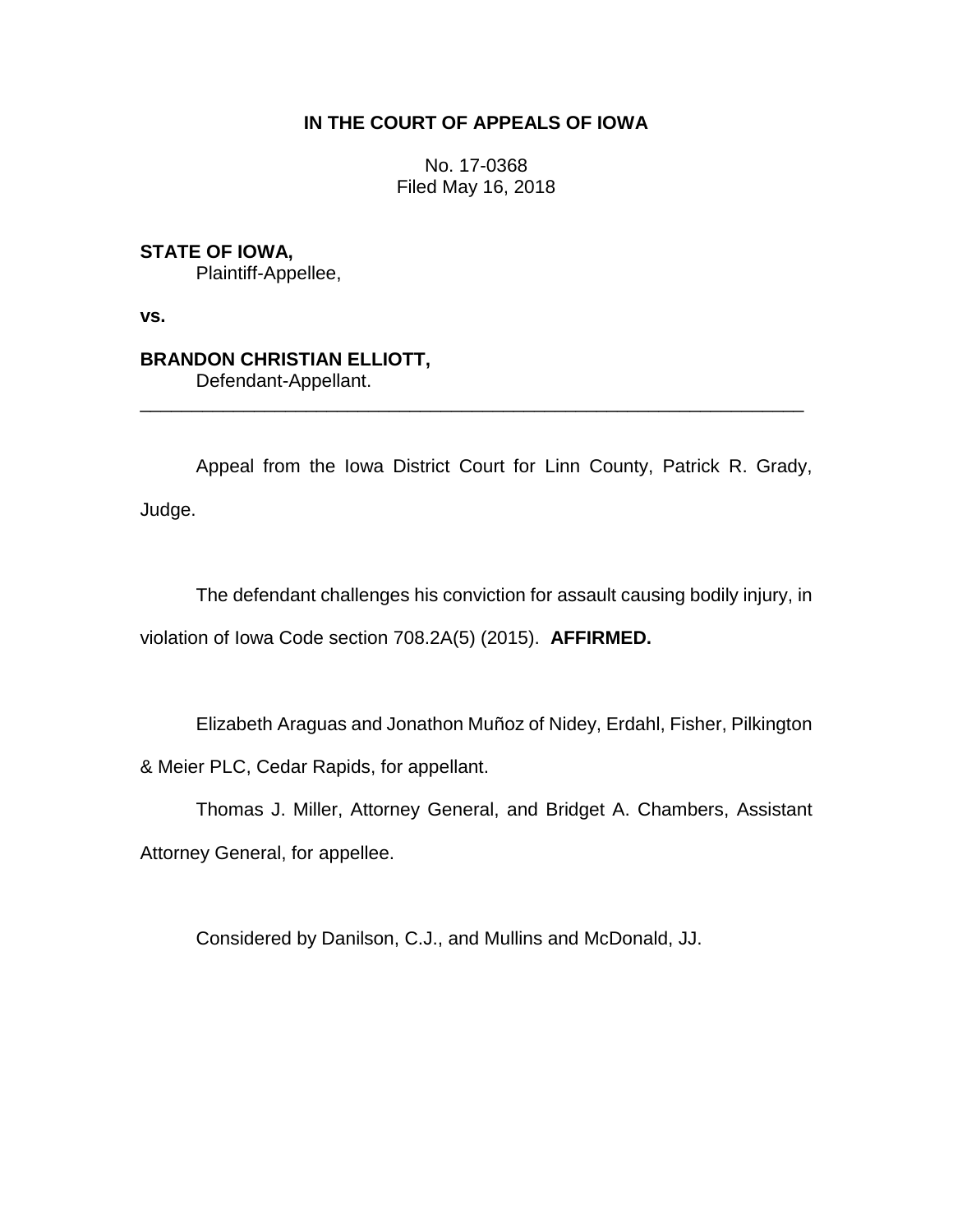## **MCDONALD, Judge.**

Brandon Elliott pleaded guilty to assault causing bodily injury, in violation of Iowa Code section 708.2A(5) (2015). Elliott timely filed a motion in arrest of judgment, seeking to withdraw his guilty plea on the ground his guilty plea was not voluntary and lacked a factual basis. Specifically, Elliott contended he felt pressure to plead guilty because he was going to be arrested on an outstanding warrant and because he did not want his daughter to have to testify at trial. After receiving the defendant's testimony on the motion, the district court denied the motion in arrest of judgment and sentenced the defendant. Elliott challenges the denial of his motion in this appeal.

We review a district court's grant or denial of a motion in arrest of judgment and a motion to withdraw a plea for abuse of discretion. *See State v. Smith*, 753 N.W.2d 562, 564 (Iowa 2008). An abuse of discretion will only be found where the trial court's discretion was exercised on clearly untenable or unreasonable grounds. *See id.* Here, the district court denied the motion for the following reasons:

The Court finds that these matters that were the subject of negotiation are the normal types of matters that the parties have to weigh in deciding whether to go to trial or whether to enter a plea agreement or in some cases whether to dismiss a prosecution. That includes the issue of whether a child might have to testify at a trial or whether a Defendant may have to forego short-term – or expected to undergo short-term incarceration due to intervening events between the initial cause and the trial. Though things happened very quickly, it appears the Defendant was aware of what his options were and he told the judge at the time of the plea proceeding that he was satisfied with counsel, that he was making the plea voluntarily, and he apparently laid a sufficient factual basis for Judge Koehler to accept the plea.